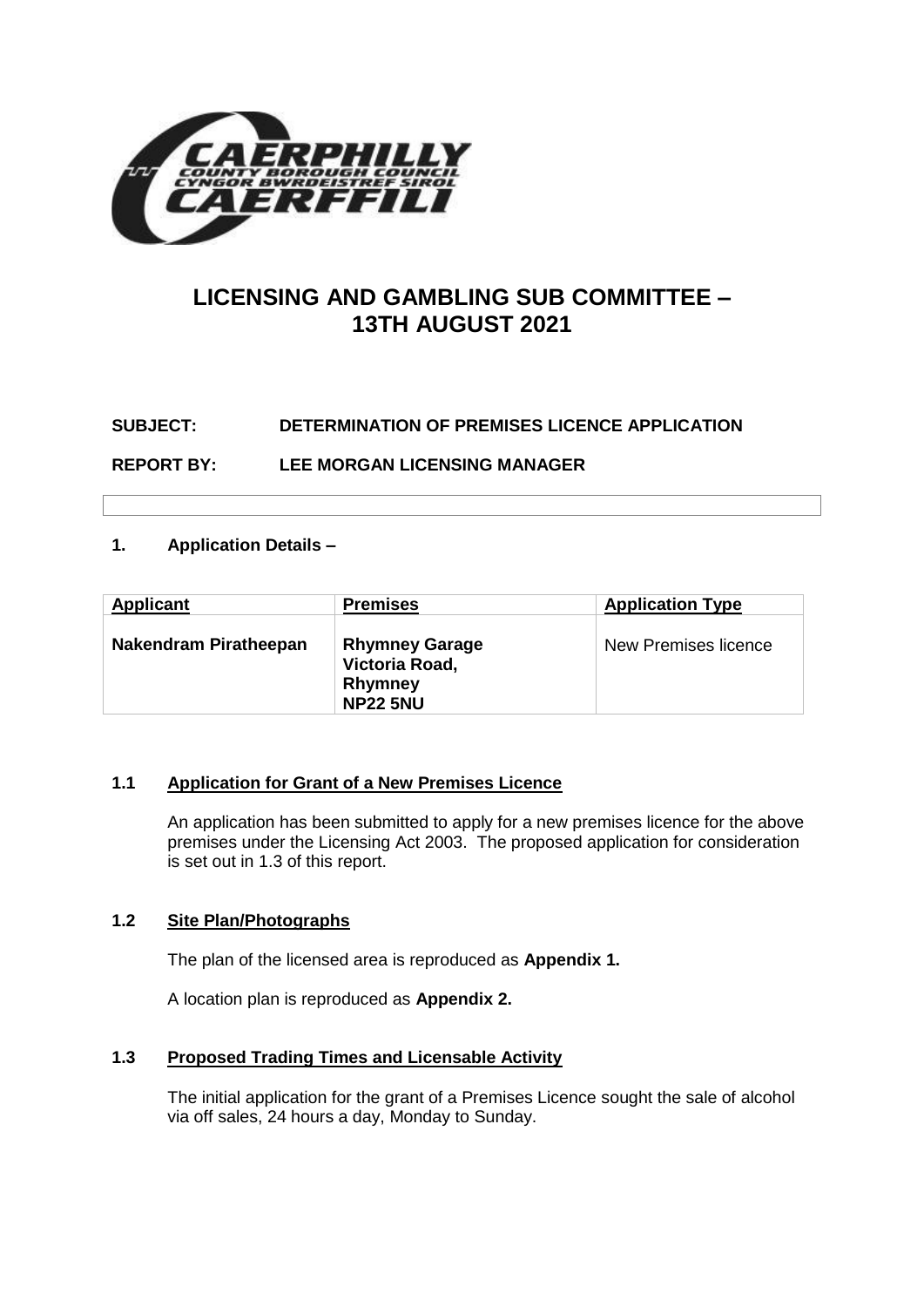Following the application process, the applicant subsequently amended his application to reflect the sale of alcohol via off sales, between the hours of 05.00hrs until 02.00hrs Monday to Sunday.

**1.3.1** The following steps have been volunteered by the applicant as part of the Operating Schedule, to promote the Licensing Objectives, and are reproduced directly from the application:-

*The premises will be managed and controlled by a responsible person at all times.* 

*Staff will be fully trained before start working and the training will be refreshed regularly.*

*The Designated Premises Supervisor will be on the premises or contactable during the operating hours.*

*Police will be reported for any incidents of a criminal nature.* 

*A comprehensive Internal & External CCTV will be installed, and the recordings will be kept for minimum of 30 days. Also, these recordings will be available for any responsible authorities.*

*Adequate bins will be available for customers to dispose of their litter.*

*EPOS terminal with till prompt for alcohol & tobacco sale.* 

*The Challenge 21 Policy will be strictly followed, and the relevant signs will be on display.*

*A register of refusal of sales will be kept and maintained on the premises.* 

*Spirits will be located behind the counter Area.*

# **1.4 RELEVANT CONSIDERATIONS**

Caerphilly County Borough Council Licensing Policy **Appendix 3**

National Guidance **Appendix 4**

# **1.5 RELEVANT REPRESENTATIONS RECEIVED DURING APPLICATION PROCESS**

#### **1.5.1 Responsible Authorities:**

| <b>Trading Standards</b>      |               |                    |
|-------------------------------|---------------|--------------------|
| Document                      | Date Received | Appendix Reference |
| <b>Initial Representation</b> | 22/06/2021    | <b>Appendix 5</b>  |

**Police**

| Document                      | Date Received | Appendix Reference |
|-------------------------------|---------------|--------------------|
| Initial Representation        | 19/07/2021    | Appendix 6         |
| <b>Supplementary comments</b> | 26/07/2021    | Appendix 6a        |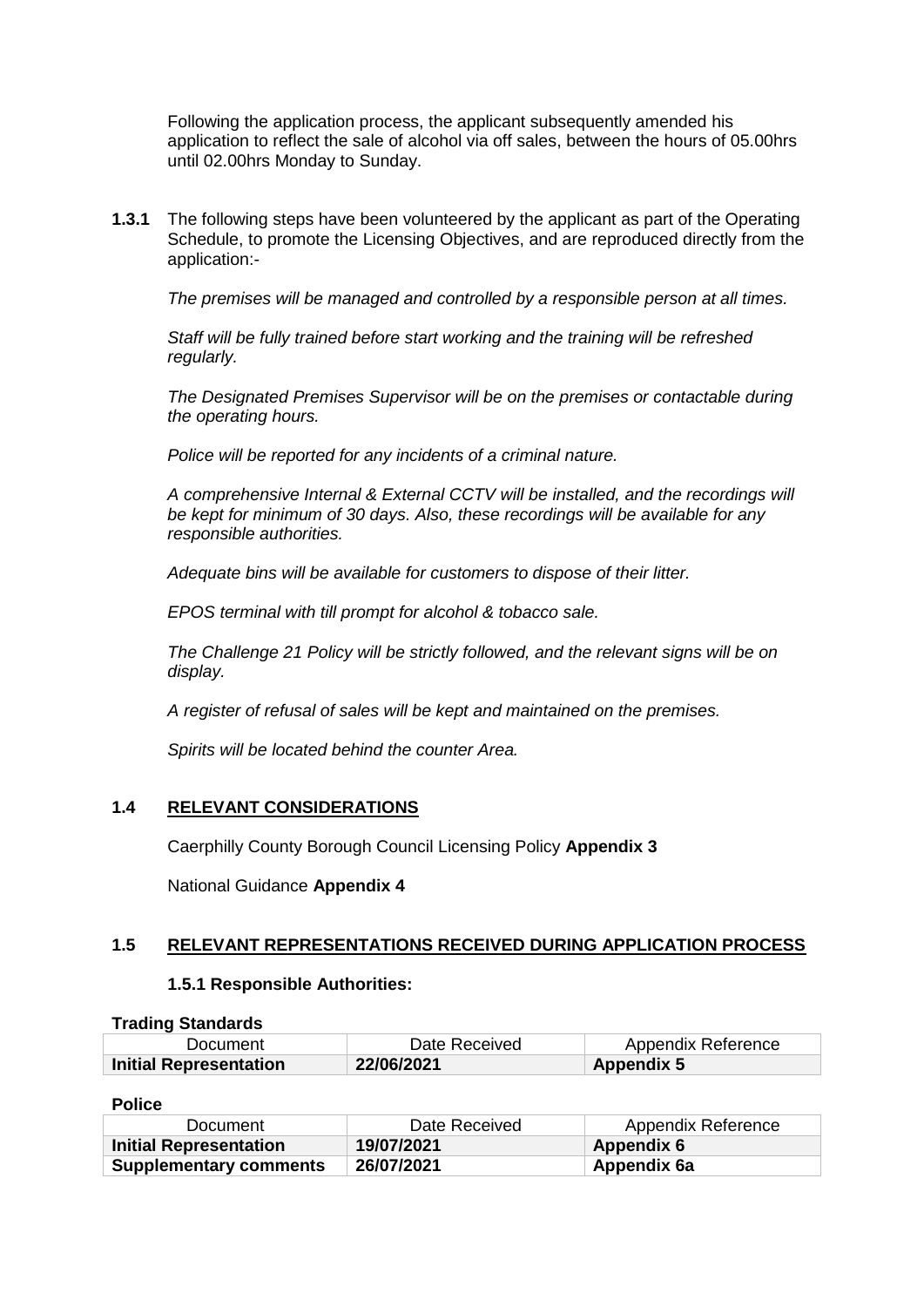| LIVERSING AUGUVING INTOIC US NESPONSIBIC AUGUVING |               |                           |  |
|---------------------------------------------------|---------------|---------------------------|--|
| Document                                          | Date Received | <b>Appendix Reference</b> |  |
| <b>Initial Representation</b>                     | 19/07/2021    | <b>Appendix 7</b>         |  |
| <b>Supplementary comments</b>                     | 26/07/2021    | Appendix 7a               |  |

#### **Licensing Authority in role as Responsible Authority**

The following responsible authorities, Fire & Rescue Service and Children's Services have indicated that they have no representations in respect of the proposed new premises licence. There were no resident representations received in relation to the application.

# **1.6 SUMMARY OF REPRESENTATIONS**

Trading Standards have proposed conditions requiring that staff/members who serve alcohol are trained in the prevention of underage sales and that training be updated when necessary and documentation of said training be available for inspection by an authorised Licensing Officer or constable. The Trading Standards Officer advocates that a 'Challenge 25' policy is put in place and publicity materials promoting the same to be on display at the entrance and where practicable at each point of sale. A requirement is also advocated for Staff be vigilant regarding proxy sales.

Gwent Heddlu Police have raised an Objection to the initial application and revised hours proposed by the applicant in view of existing alcohol and anti-social behaviour issues within the Rhymney area. The Police have suggested hours of 07.30hrs – 23.00hrs to be appropriate for a premise of this type in the Rhymney area. The Police introduce evidence from the local Policing Inspector detailing recent calls in respect of anti-social behaviour in the vicinity of High Street and Victoria Road since 1<sup>st</sup> April 2021. The Police reference the detrimental impact of a 24hour alcohol outlet and the potential for increased antisocial behaviour and crime.

Should a licence be approved, then the Police advocated conditions in relation to CCTV, specifying the period for which footage should be retained as well as that training of staff in relation to providing footage from the same. The Police comment upon the refusals register condition advocating strengthening of the same. The Police also advocate a condition in relation to provision of adequate bins for waste.

The Licensing Authority have raised an objection to the application for 24hour off sales identifying the nature of the application, its location and problems associated in the area as detailed by the Police. Reference is made to the lack of safeguards to mitigate a 24hour alcohol outlet and lack of consideration of the council's statement of licensing policy. The Licensing Authority in its role as a responsible authority details a failure of the applicant to discuss his application prior to submission. The Licensing Authority comment that if the applicant had done so then he would have been aware of issues in the local area and to tailoring operating schedules to the local area.

# **1.7 APPLICANT RESPONSE**

The applicant has responded to Trading Standards comments and has agreed the conditions proposed in respect of Challenge 25 and proof of age. The applicant has indicated that they agree to the conditions proposed by Gwent Police, however, do not agree with the Police and Licensing Authority position in relation to proposed hours i.e 7.30hrs – 23.00hr, Monday to Sunday. The applicant revised their application, seeking the retail sale of alcohol between 05.00hrs to 02.00hrs, Monday to Sunday.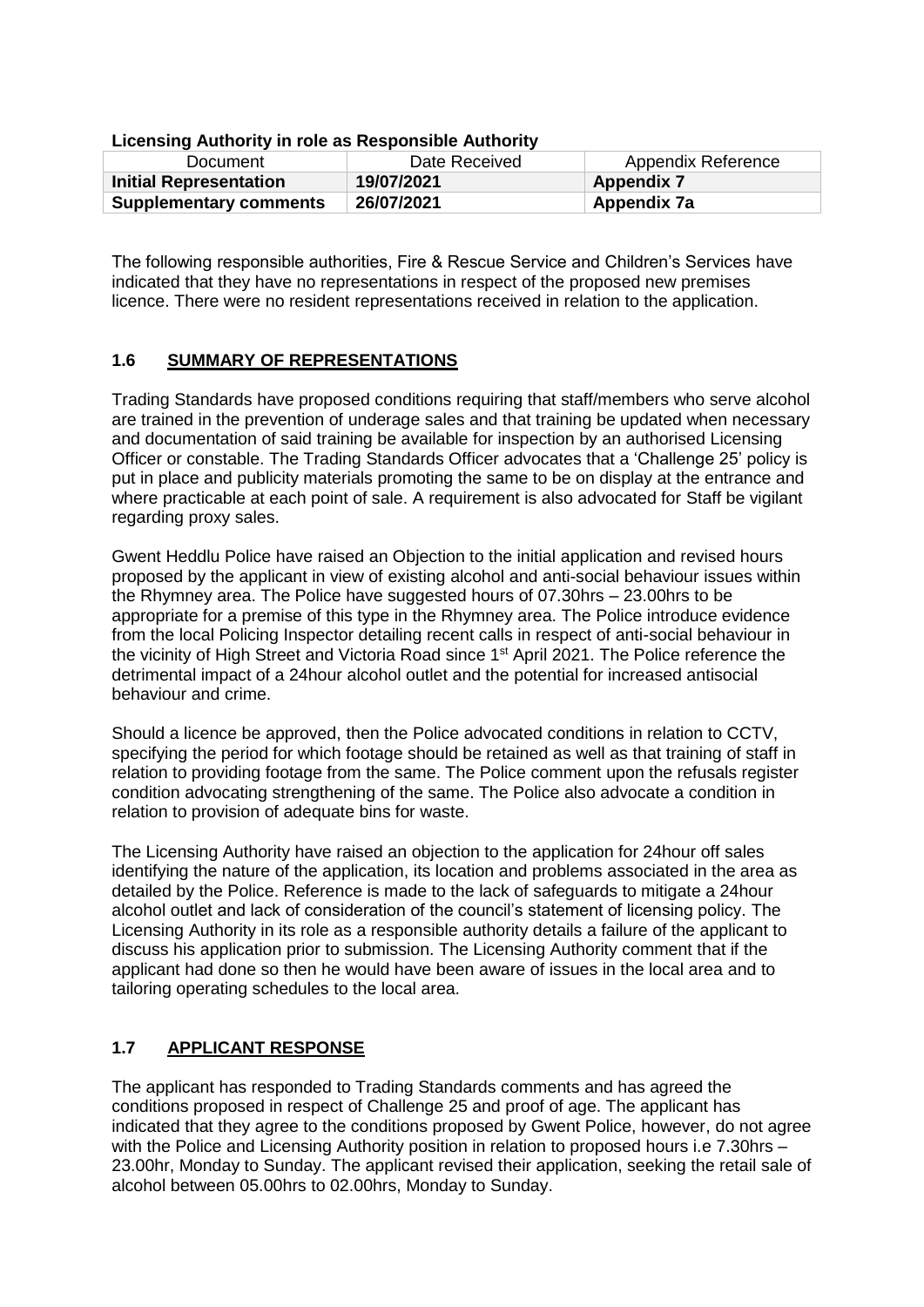Both the Police and Licensing Authority have maintained their position in relation to their view on suitable retail sale of alcohol hours, namely 7.30hrs – 23.00hrs, Monday to Sunday.

# **1.8 LICENSING ASSESSMENT**

THE LICENSING ASSESSMENT IS A PROVISIONAL SUMMARY, BASED ON REPRESENTATIONS RECEIVED PRIOR TO THE HEARING. THE HEAD OF PUBLIC PROTECTION, COMMUNITY AND LEISURE SERVICES RESERVES THE RIGHT TO AMEND OR VARY THE PROVISIONS CONTAINED IN THE SUMMARY AND RECOMMENDATION, SUBJECT TO ANY CHANGE IN THE MATERIAL FACTS THAT BECOME KNOWN AT THE HEARING. THE SUB-COMMITTEE IS OBLIGED TO DETERMINE THIS APPLICATION WITH A VIEW TO PROMOTING THE LICENSING OBJECTIVES WHICH ARE:

- The prevention of crime and disorder:
- Public safety;
- The prevention of public nuisance;
- The protection of children from harm

In making its decision, the Sub Committee is obliged to have regard to:-

- Licensing Act 2003
- Statutory Guidance issued under S182 of the Licensing Act
- The Council's own licensing policy, and
- All representations made and evidence presented

NOTE: THE SUB-COMMITTEE MAY NOT MODIFY THE CONDITIONS OR REJECT THE WHOLE OR PART OF THE APPLICATION MERELY BECAUSE IT CONSIDERS IT DESIRABLE TO DO SO. ANY SUCH ACTIONS MUST BE NECESSARY IN ORDER TO PROMOTE THE LICENSING OBJECTIVES.

Statutory Power - Licensing Act 2003. This is a Council function which is delegated to this committee to decide.

# **1.9 OBSERVATIONS**

This application relates to the granting of a new premises licence for a convenience store and small petrol filling station located at Victoria Road, Rhymney. The initial application sought the ability to sell alcohol 24 hours a day, Monday to Sunday. The applicant subsequently revised their proposed hours to reflect 05.00hrs to 02.00hrs Monday to Sunday following formal objection to the hours proposed in the application by Gwent Police and the Licensing Authority in its role as a responsible authority.

Formal Representation during the 28day consultation process was also received from Trading Standards, who made no objection to the application but advocated a number of conditions linked to Staff Training in relation to the sale of alcohol and Challenge 25. It is noted that the applicant has agreed the conditions proposed by Trading Standards.

Gwent Police detail in their objections concern in relation to 24hour alcohol provision at the premises identifying that the area has been identified for help via the Safer Streets Fund initiative. Reference is made to anti-social behaviour in the area and that secondary crime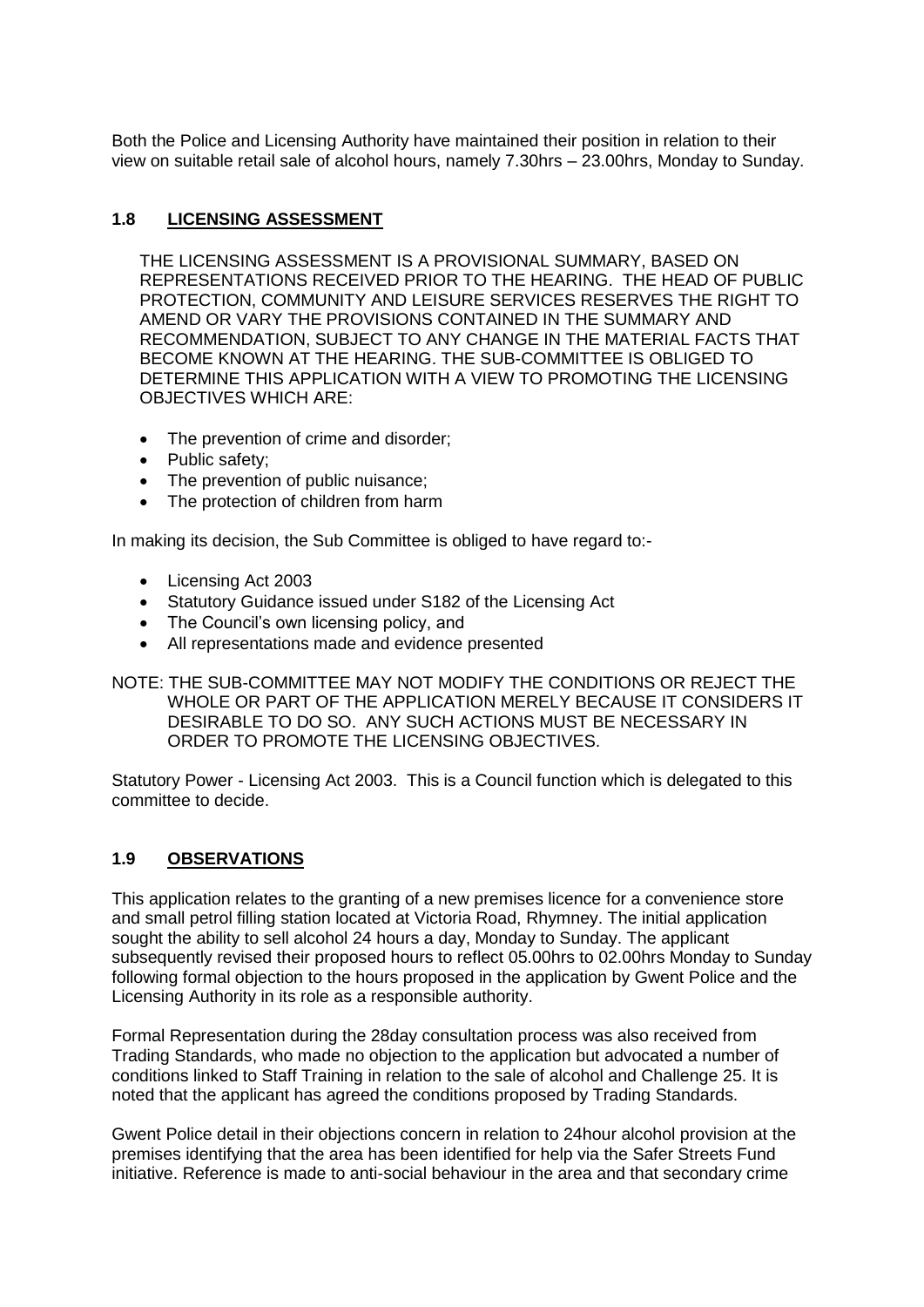rates for the area are higher than the force rate generally. The Police describe existing high levels of ASB in the vicinity of Victoria Road, where the proposed premises would be located. Reference is made by the Policing Inspector to the area being made an existing Problem Orientated Policing Plan area and provided maps detailing the same.

The Police are acknowledged as the lead source of advice in relation to the prevention of crime and disorder licensing objective. Paragraph 9.12 of the Section 182 Home Office National Guidance states -

*Each responsible authority will be an expert in their respective field, and in some cases it is likely that a particular responsible authority will be the licensing authority's main source of advice in relation to a particular licensing objective. For example, the police have a key role in managing the night-time economy and should have good working relationships with those operating in their local area. The police should usually therefore be the licensing authority's main source of advice on matters relating to the promotion of the crime and disorder licensing objective. However, any responsible authority under the 2003 Act may make representations with regard to any of the licensing objectives if they have evidence to support such representations. Licensing authorities must therefore consider all relevant representations from responsible authorities carefully, even where the reason for a particular responsible authority's interest or expertise in the promotion of a particular objective may not be immediately apparent. However, it remains incumbent on all responsible authorities to ensure that their representations can withstand the scrutiny to which they would be subject at a hearing*.

Paragraph 2.1 of the Section 182 Home Office National Guidance advocates that *'Licensing authorities should look to the police as the main source of advice on crime and disorder. They should also seek to involve the local Community Safety Partnership (CSP)'*

It is noted that the Licensing Authority in its role as a Responsible Authority has identified the failure of the applicant to engage with Responsible Authorities to seek pre-application advice where any local issues could be addressed with the applicant.

Paragraph 5.4 of the council's statement of licensing policy offers advice in this respect and states *'The Licensing Authority notes that the Government's Section 182 Guidance states that "Shops, stores and supermarkets should normally be free to provide sales of alcohol for consumption off the premises at any times when the retail outlet is open for shopping unless there are good reasons, based on the licensing objectives, for restricting those hours". However, because of the problems experienced in some local communities in the county borough arising from the availability of alcohol for sale at local shops for consumption off the premises this Licensing Authority has decided that it will not adopt this general position but instead will expect applicants and licence-holders to trade alcohol at hours which are appropriate to their particular local environment. Therefore applicants should very carefully consider the hours they seek when devising their operating schedule and it is recommended to discuss such application with the appropriate Responsible Authorities.'*

The Licensing Authority expresses concern that the applicant has failed to tailor their application, proposed hours and queries the quality of the operating schedule given the prevailing issues within the local area. Paragraph 5.7 of the council's statement of licensing policy provides advice to Members and details *'Applicants and existing licensees should be mindful of local areas where there may be a concentration of problematic drinkers or where it is known that groups of people congregated and have caused anti-social behaviour. Applicants should very carefully consider the appropriateness of selling alcohol during early morning or late evening hours.'* The Police have identified such an area within their representations and their concerns if a 24 hour alcohol outlet was permitted.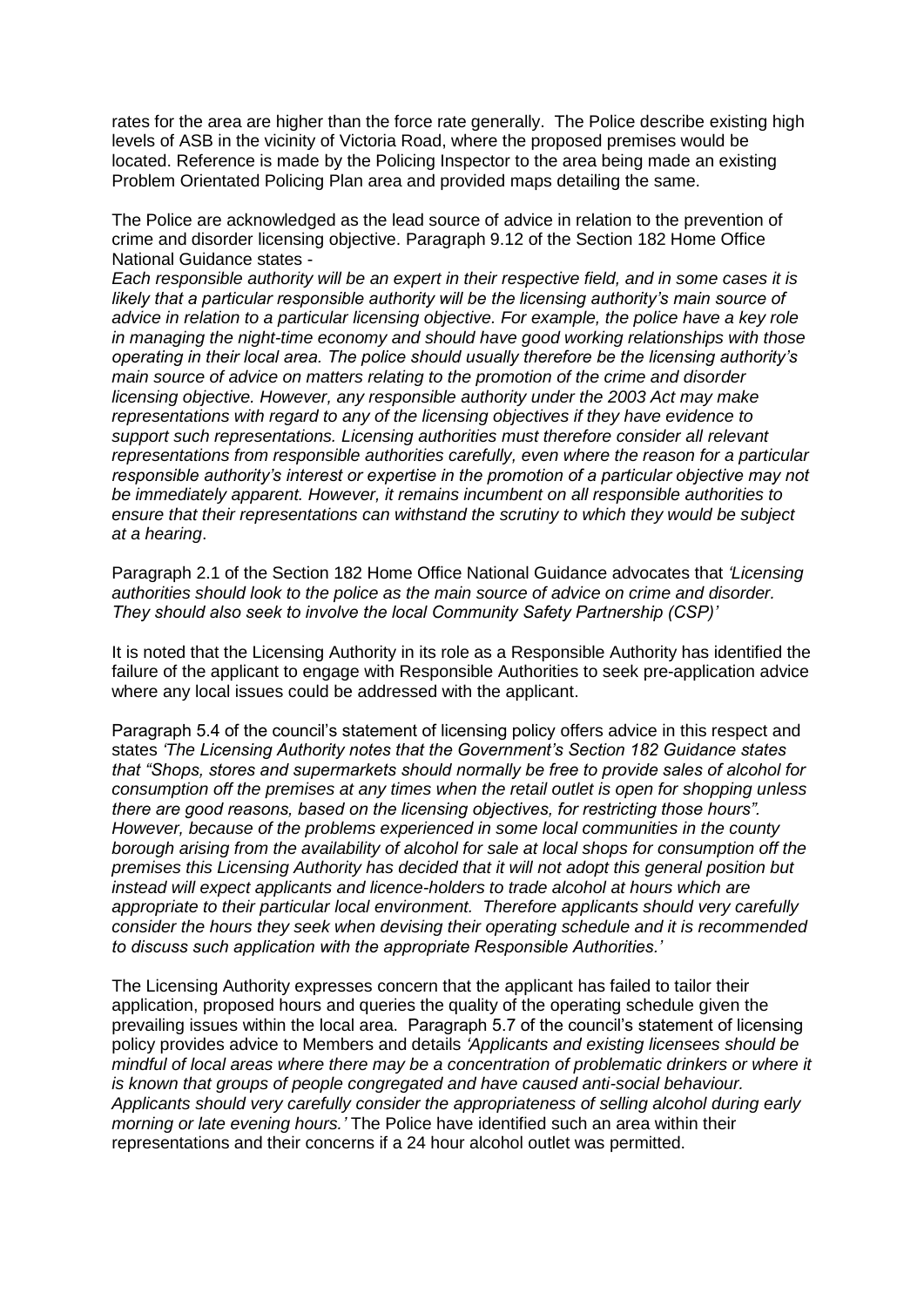Paragraph 26.2 of the council's statement of licensing policy states *' In completing an operating schedule, applicants are expected to have regard to this statement of licensing policy and to demonstrate suitable knowledge of their local area when describing the steps that they propose to take in order to promote the Licensing Objectives.'*

Paragraph 8.42 of the Section 182 Home Office National Guidance echoes the above requirements by licensees and states - *'Applicants are, in particular, expected to obtain sufficient information to enable them to demonstrate, when setting out the steps they propose to take to promote the licensing objectives, that they understand:* 

*• the layout of the local area and physical environment including crime and disorder hotspots, proximity to residential premises and proximity to areas where children may congregate;* 

*• any risk posed to the local area by the applicants' proposed licensable activities; and • any local initiatives (for example, local crime reduction initiatives or voluntary schemes including local taxi-marshalling schemes, street pastors and other schemes) which may help to mitigate potential risks.'*

Paragraph 5.5 of the council's statement of licensing policy highlights the effect on applications where alcohol hours have not been properly considered and states *'In the event that applications are submitted which have not demonstrated that appropriate alcohol trading hours have been properly considered, it is likely that representations will be made by the relevant responsible authorities and the public. This will delay the determination of the application and result in it being referred to a Licensing Sub-Committee for determination.'* 

Paragraph 7.4 of the council's statement of licensing policy states *'The intent of the Licensing Act 2003 is to regulate the supply of alcohol. Licensing is therefore the key mechanism by which the availability of alcohol can be regulated, through regulating the times and days of the week alcohol can be sold, premises which can supply alcohol and the conditions of sale.'* 

Paragraph 10.15 of the Section 182 Home Office National Guidance provides advice to Members *'Shops, stores and supermarkets should normally be free to provide sales of alcohol for consumption off the premises at any times when the retail outlet is open for shopping unless there are good reasons, based on the licensing objectives, for restricting those hours.'* In this instance, Gwent Police have articulated their concerns in respect of the hours proposed by the applicant given current issues being experienced in Rhymney.

Paragraph 10.4 of the council's statement of licensing policy advocates that applicants demonstrate knowledge of customers / locations, the failure to do so may lead to representations and states

*'The Licensee/applicant should also use their own experience and knowledge of their customers and locations when drafting their operating schedule, which subsequently becomes the basis of conditions on the licence. Failure to do this may lead to a representation from the Authority, a responsible authority or other person. Applicants may wish to consider the following and are advised to refer to the Authority's 'Model Pool of Conditions' when considering an application.*

 *Is there CCTV, and, if so what are the areas covered, does it have the ability to see clear full face recording of patrons entering, does it record the patron search area at the entrance. What is the retention period of recordings, how easy it to access, produce copies or download images if requested by Police and Licensing.*